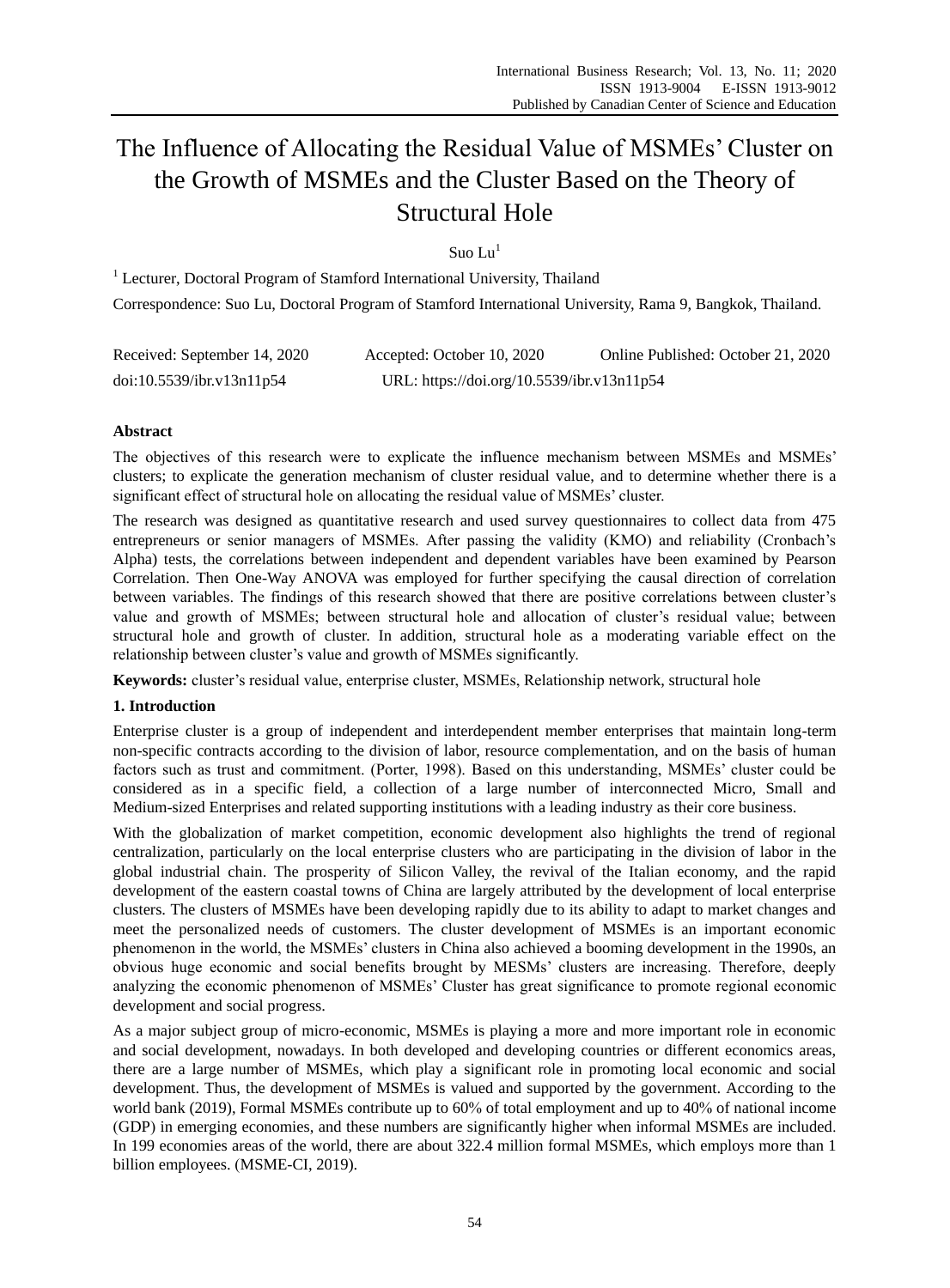Until 2019, more than 23,280,000 MSMEs have been registered in China, accounting for 99% of the total number of Industrial and Commercial registration. MSMEs contributed 60 percent of China's GDP, 50 percent of tax revenue, and 80 percent of urban employment. In addition, MSMEs supported more than 65 percent of China's invention patents, 75 percent of enterprise technological innovation, and 80 percent of new product development (Chinabgao, 2019). MSMEs have become the main force to promote the sustained and rapid development of China's economy.

To take a panoramic view of the successful MSMEs in various countries, most of them with fast development, good benefits, and strong vitality do not exist sporadically, but come together in a cluster and benefit a lot from the powerful cluster's effect. Such as the textile industry in northern Italy, the wine industry in California, the IT industry in Silicon Valley, and the automobile industry in Japan. The local economic development in China is also inseparable from the contribution of MSMEs' clusters, such as the leather and shoe industry in Wenzhou, the computer information industry in Dongguan, and textile industry in Foshan.

#### *1.1 Problem Statement*

The cluster of MSMEs is playing a key role in the new economic structure of China. However, it is still difficult for most MSMEs to draw benefit from the cluster they are in. Although many scholars have discussed the enterprise cluster from different perspectives in previous studies, there is still a large gap in the study of cluster residual value distribution from the perspective of structural hole managing and optimizing. In the previous researches about enterprise cluster, both of the knowledge school represented by Penrose (1995) and the evolutionary economics school represented by Nelson and Winter (1982) tend to believe that the core advantage of an enterprise in the production process is not simply to avoid transaction costs, but the unique advantage of controlling a particular economic activity logically that quite different from the market behavior. Chen (2003) first proposed the concept of residual value of Cluster, but it refers to an individual enterprise within a cluster rather than the cluster as a whole, and the "residual value of Cluster" is defined as the extra benefit that an enterprise can achieve by joining a cluster than by not joining. Li and Yang (2005) pointed out that cluster residual value is the residual effect of an enterprise joining or not joining the cluster on the cluster itself. Chen and Wu (2005) argued that the benefits and costs of a cluster can be as tools for analyzing the cluster residual value. Although this finding is further analyzed the residual value of cluster itself than others, it is still based on whether an enterprise joins a cluster and how much the residual value of the cluster it can get if it does.

Based on the research gap, there are three problems could be summarized as below:

- 1) The analysis of producing cluster residual effect is insufficient.
- 2) The allocation mechanism of cluster residual value is lack of researches.
- 3) The influence of cluster internal network on cluster residual value is lack of researches.

# *1.2 Research Objective*

In order to clearly understand the relationship between MSMEs and MSMEs' cluster and the allocation mechanism of cluster residual value, the research objectives of this research are set as below:

- 1) To explicate the influence mechanism between MSMEs and MSMEs' cluster.
- 2) To explicate the generation mechanism of cluster residual value.
- 3) To determine whether there is a significant effect of structural hole on allocating the residual value of MSMEs' cluster.

#### *1.3 Conceptual Framework*

The conceptual framework was developed from the literature review on structural hole, enterprise cluster, and cluster residual value. According to Foghani, Batiah, and Rosmini (2017) and many other scholars' studies, the clustering of MSMEs has been an inevitable trend of economic development in different economic areas. MSMEs clustering can not only distribute more benefits to MSMEs than they are individually in the market, but also can more in line with the higher efficient division of labor pattern required by global economic integration.

Although the cluster provides more value to its MSMEs, still many MSMEs are difficult to survey and grow in the fierce market competition. Therefore, this paper introduced the theory of structural hole to discuss the influence of residual value of MSMEs' cluster on the relationship between the growth of MSMEs and the cluster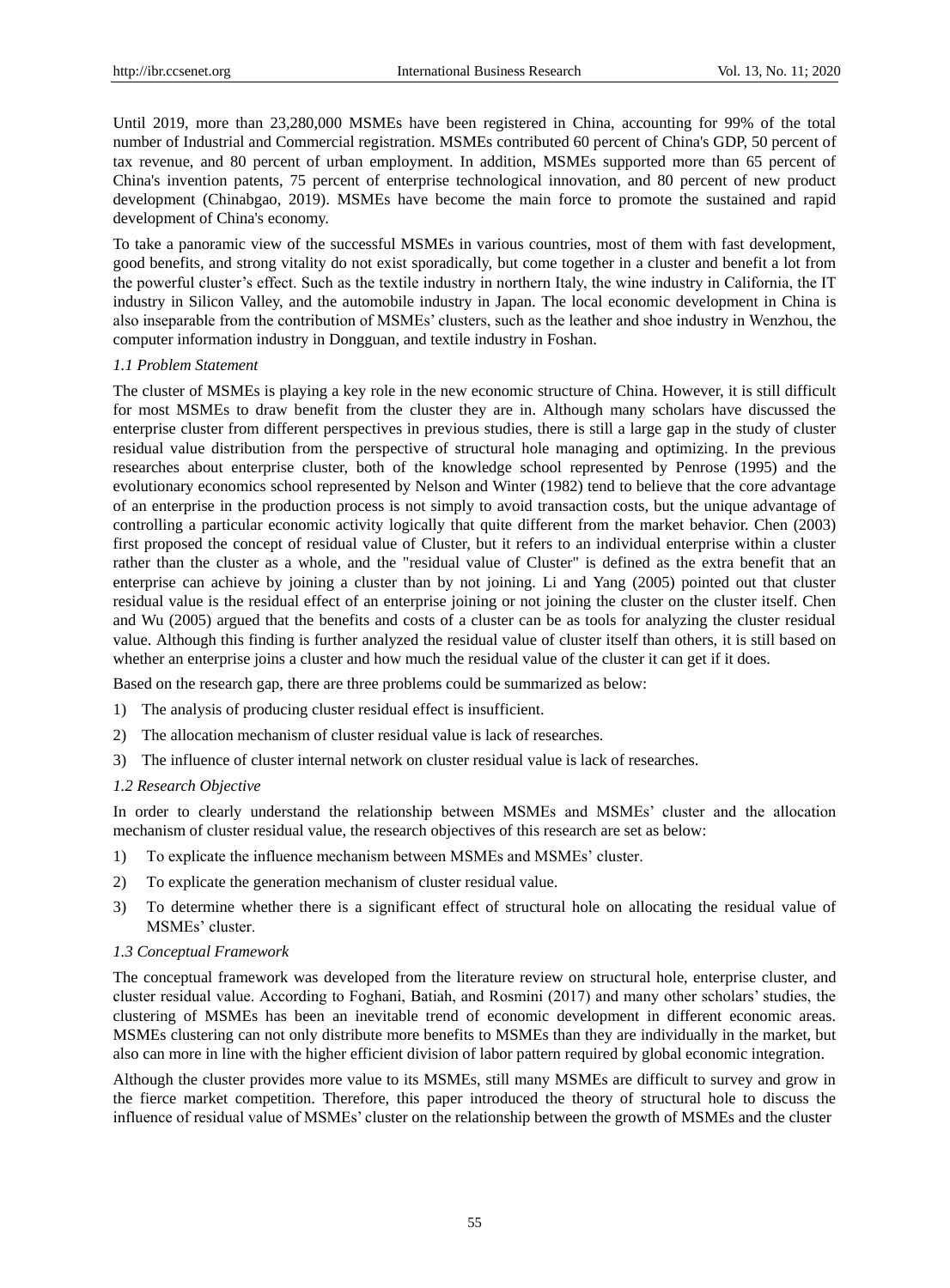

Figure 1. The Influence of Structural Hole on The Relationship Between MSMEs and MSMEs' Cluster. (developed by the author)

Enterprise is not an isolated unit it cannot exist without connection with other organizations or individuals. Therefore, an enterprise in a cluster is in two different networks at least. One is the tight internal network of the cluster, and the other one is the loose external social network relatively. Coleman (1990) noted that the tight network can generate cohesion, which can relatively make the high trust among network members, and the network emphasizes the common behavioral norms and concerted actions, which are conducive to the information sharing of network members and the common defense of risks.

However, Burt (1992) argued that the tight network could make its members all have the same or similar information, which causes a lack of information diversity and redundancy information among the members. As a result, the value of this network is reduced. The information that exists in the structure hole is likely to heterogeneous and non-redundant, which ultimately can bring the structure hole owner to have more value than other members in this network. Moreover, Burt (2004) argues that "opinion and behavior are more homogenous within than between groups, so people connected across groups are more familiar with alternative ways of thinking and behaving…" (pp. 349–350). In tightly networked clusters of people, discussion of redundant information is likely to be prevalent, therefore, the holes around and between these tight networks where an individual is also likely to find the greatest benefit in bridging the structural hole to another individual and/or network to access non-redundant information and/or resources. (Cowan & Jonard, 2007). Therefore, Figure 1 illuminated that the value of cluster can help its member enterprises to develop, but only those who occupied structural holes in networks can obtain more resources and more competitiveness, so as to achieve faster growth. (Suo, 2019).

Enterprises exist in an uncertain cluster network and the agreements in the cluster network are unperfect, thus the profits of enterprises from the cluster network are not a constant, which is affected by the uncertain factors of enterprises themselves. The behaviors of organizations in the cluster, including enterprises, governments, intermediaries, and other investors, could have external influences inevitably. Therefore, they can't get a predictable fixed reward for their investment. As a result, as the figure 1 showed, a mature enterprise that occupied structural holes will tend to attract more enterprises to enter the cluster, and guide other enterprises in the cluster to invest in the cluster network and creating more residual value of the cluster because they can obtain more benefits in the process of allocating cluster's residual value by the structural holes they occupied.

Since the residual value of the cluster increases, it not only that the member enterprises can get more benefits, but also attract more enterprises to join the cluster, thus it promotes the growth of the cluster, as figure 1 demonstrated. In this process, the cluster can be considered as a node in a social network. The structural holes that the cluster occupied are the cluster's member enterprises occupied in the social network. Therefore, the cluster can get more usable information and resources to support its growth from these structural holes.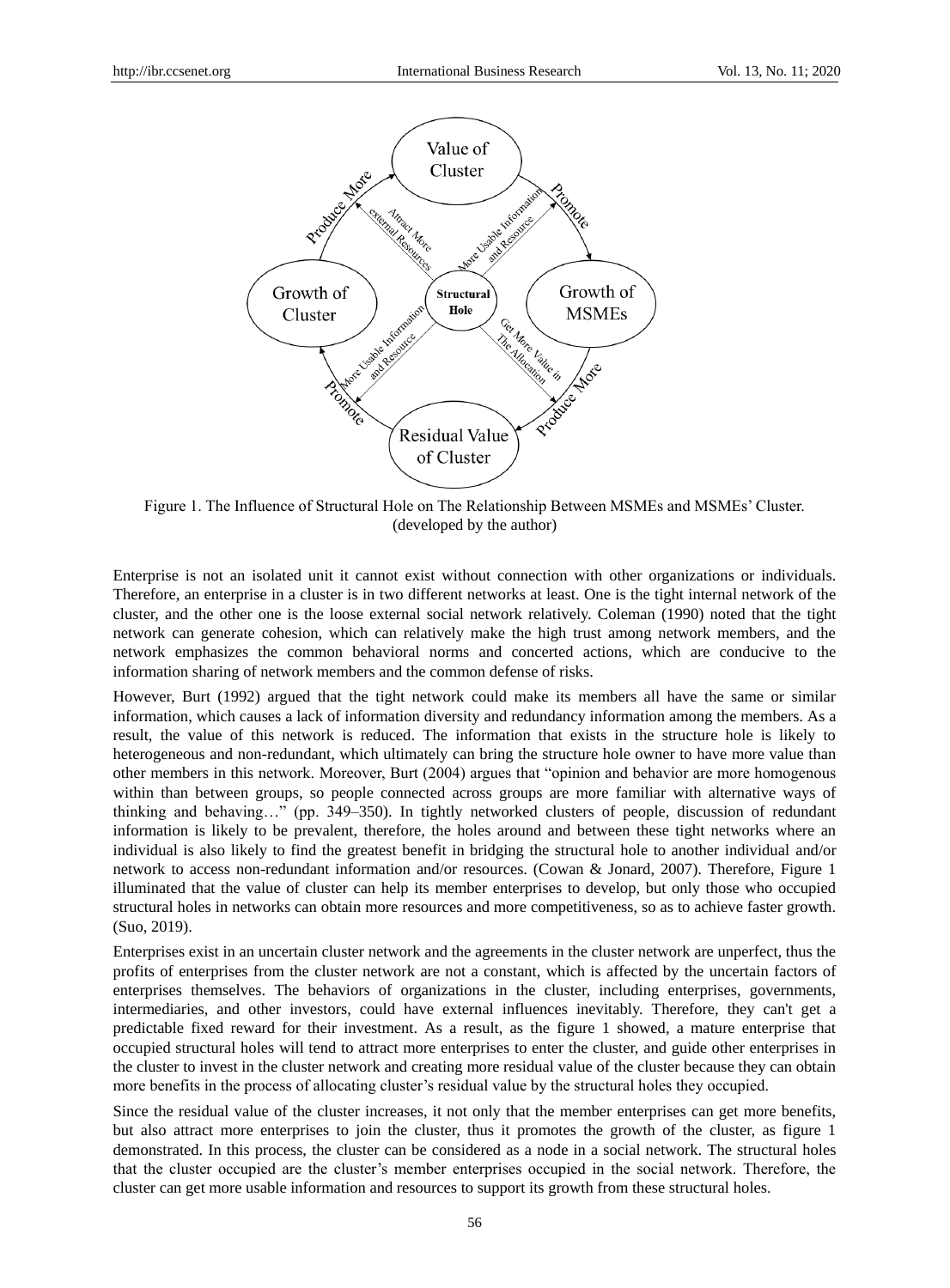During the cluster is growing up, the structural holes that it occupied in the social network can provide more resources to help to produce more value for its member enterprises. Finally, as figure 1 illustrated that the structural hole can help the cycle running positively.

Based on the above analysis, this paper proposes the following 4 hypotheses.

- $H_1$ : There is a significant relationship between cluster's value and growth of MSMEs.
- H2: There is a significant moderating effect of structural hole on the relationship between cluster's value and growth of MSMEs.
- H3: There is a significant relationship between structural hole and allocation of cluster's residual value.
- H4: There is a significant relationship between structural hole and growth of cluster.

## **2. Literature Review**

#### *2.1 Enterprises' Cluster and Cluster's Value*

Scholars have different views on enterprise clusters from different perspectives: Becattini (2002) believes that enterprise clusters are the geographical gathering of companies and institutions that form interconnections in a particular industry. Humphrey and Schmitz (2002) believe that the enterprise cluster is the geographical concentration of enterprises' departments. A cluster can make an enterprise gain benefits that a single enterprise cannot get, which comes from collective efficiency. Van Dijk and Rabellotti (1997) consider enterprise clusters to be a group of enterprises that are close in spatial location and specialize in producing the same or similar products. Porter (1998) defines the concept of enterprise cluster as: "A geographical cluster of interconnected enterprises and institutions in a particular field. Clusters include a range of related industries and other competition-related entities, such as suppliers of components, machinery, equipment and services, suppliers of specialized infrastructure, etc. Clusters also tend to extend downstream to sales channels and customers, and horizontally to manufacturers of complementary products that are technically or technically related or have a common investment Products. In addition, many clusters also include government and other institutions for training, education, information, research, and technology." Uzor (2004) believes that enterprise clusters are small enterprises that provide similar products or services and operate in the same place. They cooperate and compete with each other, learn from each other, formulate common strategies to meet external challenges, and expand the market through the development networks.

According to the conceptions of value chains and value networks, enterprise clusters' value chain can be expressed as a special weighted flowing chain composed of nodes and arcs. (Zhao, 2008) Nodes refer to various actors, including enterprises, governments, universities, scientific research institutions, intermediary organizations, etc. Arc refers to the link connecting exchanges, transactions, or cooperation among nodes, including various input-output links, service links, sales links, joint research links, cooperative development links, etc. weighted flowing chain refers to the material, knowledge, information, etc. flowing on the arc. The value network of enterprise cluster refers to the intricate network system formed by the vertical and horizontal connection between different value chains in the cluster. The enterprise cluster value network inherits the element structural characteristics of the enterprise cluster value chain and forms a new kind of directed graph with special empowerment. The enterprise cluster value network is similar to the general network in that it is also composed of nodes and arcs, with inflows and outflows (or input and output) at the nodes, and flow at the arcs. The difference is that the nodes in the value network of enterprise clusters are not the same, they could be enterprises, intermediaries, research institutions, etc. The process of inflow and outflow at each node is the process of value creation or value appreciation at the node. The amount of inflow and outflow at each node is generally different. After passing a node, the material, knowledge, or information will change.

Therefore, based on the context of enterprises' cluster and cluster' value, enterprises as nodes embedded in the network of a cluster. The capital value of the cluster is the total amount of fluid substances on the arc, like information, knowledge, relationship benefits, etc. Enterprises or individuals in the cluster's network, they produce these fluid substances and also get benefit from it. As a result, the working efficiency of a cluster is dependent on the amount of fluid substances and the utilization ratio.

#### *2.2 Structural Hole*

Structural hole is a concept from social network research, originally developed by Ronald Stuart Burt. (Burt, 1992). Burt introduced this concept in an attempt to explain the origin of differences in social capital. Burt's theory suggests that individuals hold certain positional advantages or disadvantages from how they are embedded in neighborhoods or other social structures. A structural hole is understood as a gap between two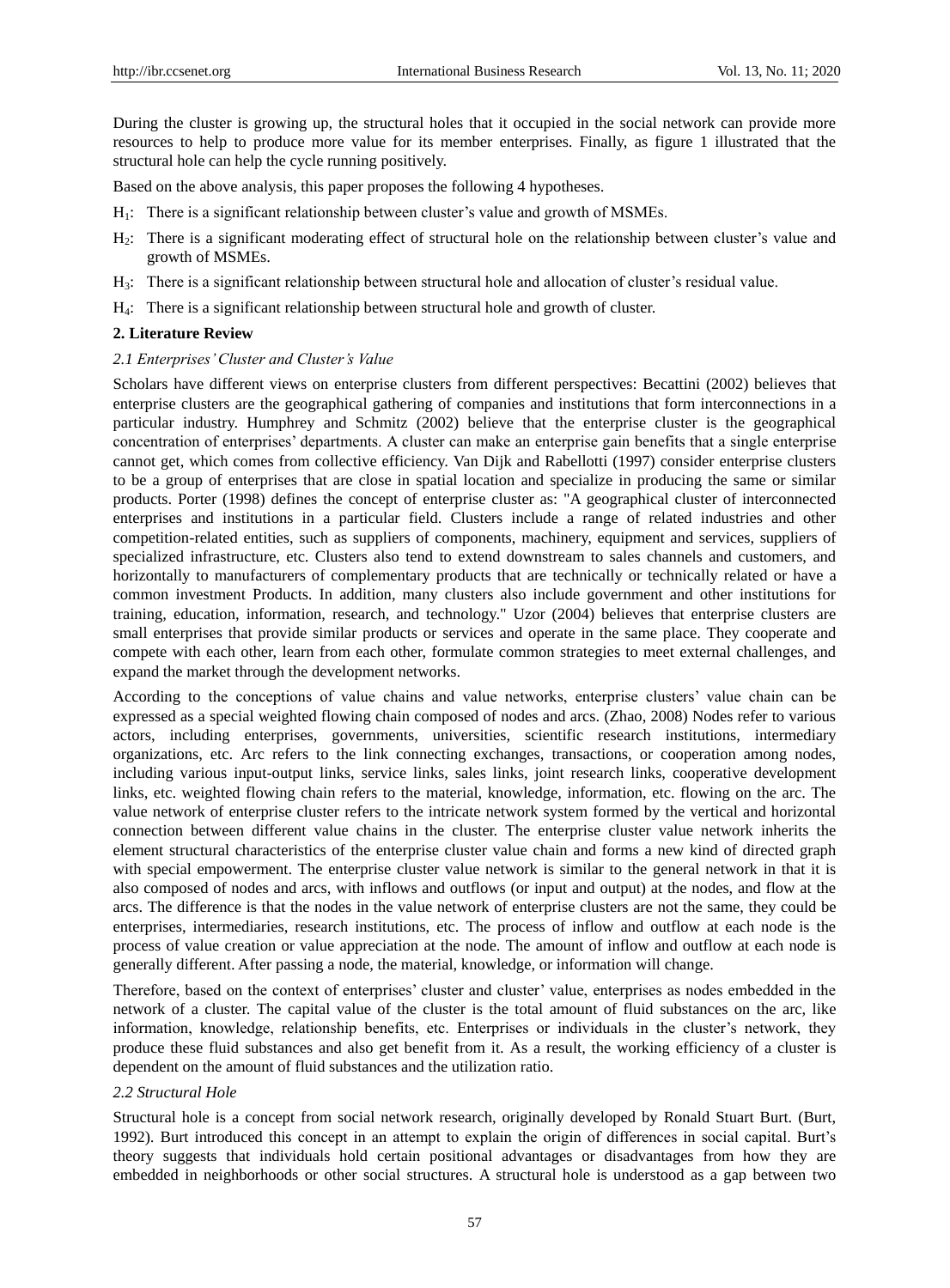individuals who have complementary sources to information. Structural holes exist in social networks when there is a lack of direct contact or tie between two or more entities (Burt, 1992). The theory of structural holes was developed to explain how to benefit from competition in social networks and their intersecting relationships (Burt, 1997). Burt took the perspective of how does a player gain competitive advantages in the competitive arena as the starting point of the research, and pointed out the social structure of the competition arena is the key factor to influence the rate of return on investment. However, homogeneous and reduplicative networks cannot lead to a social capital increase, therefore, the theory of structure hole was forming for explaining this question. Structural holes differ from "weak ties as bridges" as described by Granovetter (1973, p. 1065) in that it is not about the strength of the relationship between two entities but rather about the "chasm" or lack of a tie between entities (Burt, 1992).

The structure hole can be described as the phenomenon that one or some individuals in the social network have a direct connection, indirect connection, or disconnection with other individuals in the social network. As shown in figure 2.1, the network has four participants in A, B, C, D, of which there are no links among B, C, and D, but they are associated with A respectively. Thus, an occupied the central position in the network, the other three participants must pass A to connect each other, so A occupied three structural holes of BC, BD, and CD, as a result, an obtain competitive advantages. Obviously, the structural hole is a chasm among the non-redundant contacts; it is a buffer, just like an insulator in a circuit.



Figure 2.1. Structure Hole Illustrating (designed by author)

Because of structure holes, the contacts on both sides of the hole can bring cumulative rather than overlapping network benefits to the structure hole occupier. This includes information benefits and control benefits. The information benefit is realized mainly by access, timing, and referral. The controlling benefit refers to the fact that a third party can bridge between the two parties and decide which one should be taken into consideration first. Information is undoubtedly the essence of controlling benefits. This is similar to Simmel's idea of Tertius Gaudens. As Burt (2001) said, thoughts and behaviors of in-group members are more homogeneous than out-group members are, so people across groups are more familiar with alternative thoughts and behaviors to gain more choices and opportunities. The advantage of such thoughts and opportunities is the mechanism of brokerage becoming to social capital.

At present, when scholars in different fields use social network analysis to study network structure, the measurement of network structure is mainly divided into three levels, which are single enterprise, enterprise cluster, and the complete social network. (Suo, 2019). In the first level, scholars study a single enterprise in the form of network nodes. The centrality of network location is often selected as the measurement index of the competitiveness and the growth of an enterprise. In the second level, the link relations among industries or organizations within one industry are the core research content. Scholars study the positions of enterprise clusters or industries in the network and take network span, structure hole, and network heterogeneity as the test indexes for enterprises to acquire knowledge resources and improve their competitiveness. The third level research extends further to the overall social network. This is a more macroscopic perspective, which usually takes network density and network scale as the measurement indexes of the social network structure and the development of a society.

Due to this research focuses on the influence of structural hole on the growth of enterprises, allocation of residual value, and the cluster's development, the analysis is at the first and second levels. If an enterprise or a cluster in the position of a network bridge, it can not only have access to more information resources, which are not easily accessible by other network members, but also can obtain more heterogeneous resources. At the same time, it can control the flow direction of the network benefits.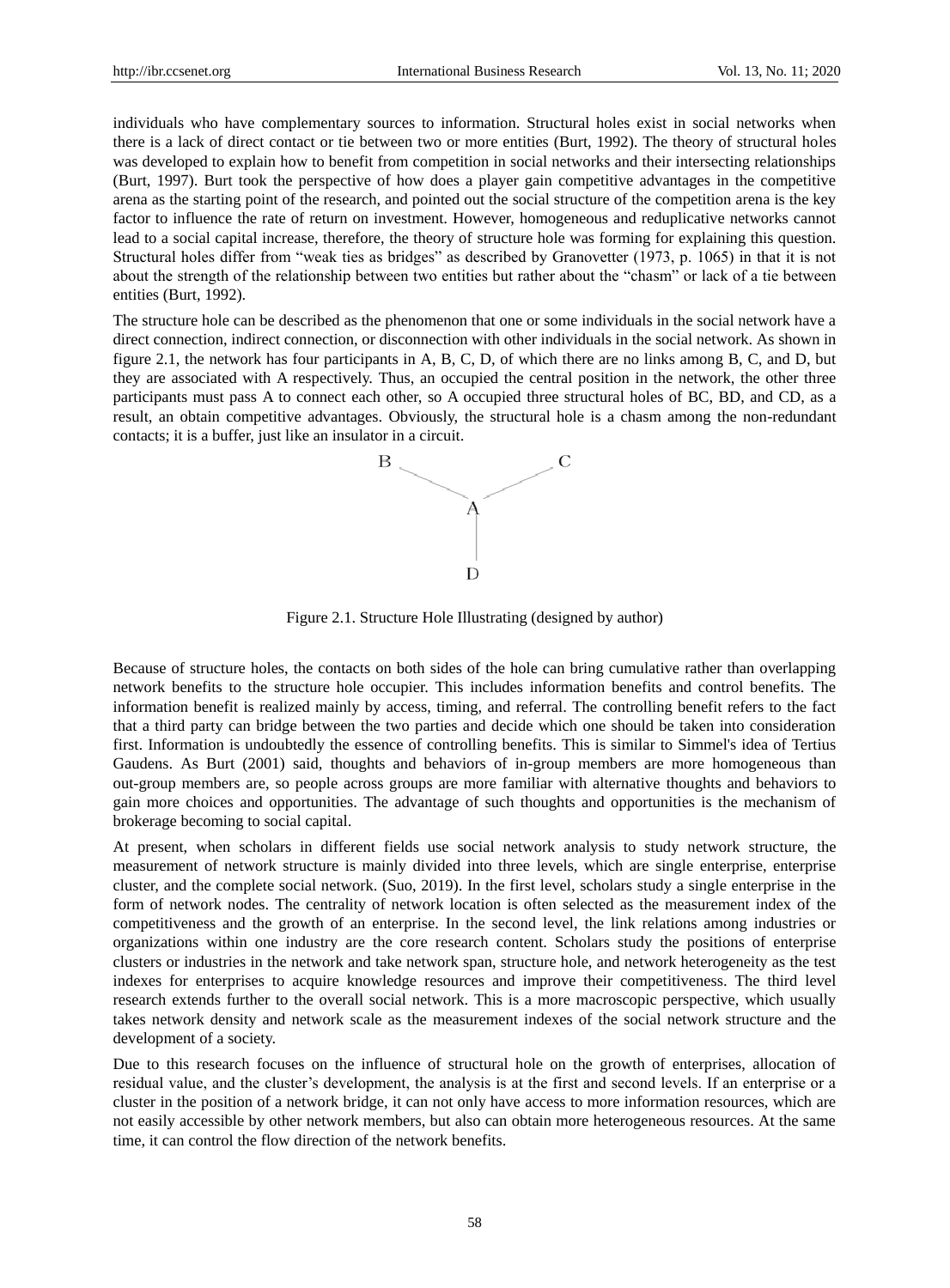## *2.3 Residual Value of Cluster*

In a cluster network, an individual or an organization can't obtain a predictable fixed reward for its investment behavior, and this investment behavior itself will have an external impact. (Hu, Wang, & Wang, 2010) Hence, from the perspective of network relationship, the cluster's residual value reflects the total value of individual or organizational behavior, which is the sum of the value newly created by the members in the cluster. It is the value-added gained by individuals or organizations themselves and the value-added brought to other individuals or organizations. This view of residual value reflects the nature of cooperation and complementarity among individuals or organizations in the cluster network, sharing the risks and the benefits of the cluster development.

According to (Hu, etc., 2010), assumptions in the cluster network, the benefit of investment of an enterprise (i) in the cluster network to the enterprise itself is  $R_i$ ; The benefit brought to individuals (including free workers) in the cluster network is w The revenue to the local government is R; The income brought to other enterprises, such as enterprise (j), is  $R_j$ , the total amount of residual value (R) of the whole cluster is:

$$
R=Ri + w+ r + Rj. \qquad (Formula 1)
$$

In formula 1, the amount of residual value R could be negative, it means someone in the cluster or the whole cluster has to take this deficit. It is assumed that the behavior of the enterprise's investment in the network has no external impact on the cluster, that is:

$$
R = R_i. \t\t (Formula 2)
$$

The enterprise's investment behavior only generates the residual value for the enterprise, that is, the cluster residual value is the enterprise's residual value. If the behavior of enterprise (i) investing in the network does not bring any impact to the government and individual operators, namely the external economy only affects the enterprise, such as technology shift between enterprises, the formula 1 is:

R=R<sup>i</sup> + Rj (Formula 3)

In the cluster network, the investment behavior of enterprise i will inevitably bring uncertain influence to other enterprises in the network, it means there is a positive or negative impact on other enterprises in the cluster, then the formula can be expressed as:

$$
R=R_i + R_{j1} + ... + R_{j(n-1)} 1 < j \le n
$$
 (Formula 3)

In the cluster, if the regional market of the cluster is fixed, assuming that the future demand Q of the whole cluster is constant and the price P is fixed, then the revenue R of the whole cluster is fixed. Any enterprise can only share a variable reward if it cannot get a fixed reward for its input. Suppose the share ratio of enterprise (1), enterprise (2), …, enterprise (n) are  $\beta_1$ ,  $\beta_2$ , …,  $\beta_n$ , and  $\beta_1 + \beta_2$  …,  $\beta_n = 1$ , in which the residual value that the enterprise (i) can get from the cluster is:

$$
R_i = \beta_i R. \tag{Formula 4}
$$

When enterprises are located in different positions in the cluster network, their β values are different, so the residual value of the clusters allocated is also different. Generally, enterprises with a better location of structural holes can allocate more surplus value.

## **3. Research Methodology**

The research design for this research was designed as quantitative research adopting survey questionnaires to collect the data from respondents who are entrepreneurs or high-level managers of MSMEs in China. The methodology of this research was designed on the basis of the available literature and practices of scholars, which is very important for appropriate research methods to obtain effective and reliable findings. It aims at reaching the objectives of this study.

In order to test the research hypothesis, a quantitative research design was employed to collect the primary data with questionnaire survey from 486 entrepreneurs or high-level managers of MSMEs. In this paper, KMO and Cronbach's Alpha was employed for testing the validity and reliability of all scale factors and variables. Pearson Correlation was adopted for testing the correlations between variables, and employing One-Way ANOVA to further specifies the direction of correlation and studies whether there is a causal relationship between variables.

# *3.1 Population and Sample Size*

There are 23,280,312 MSMEs have registered on State Administration for Market Regulation. (SME Finance, 2019). Therefore, the sample size for the study is 400 derived from Taro Yamane formula (1967), but for more convenience and to protect from the incomplete questionnaire, the researcher used 500 samples in this research for easy computation.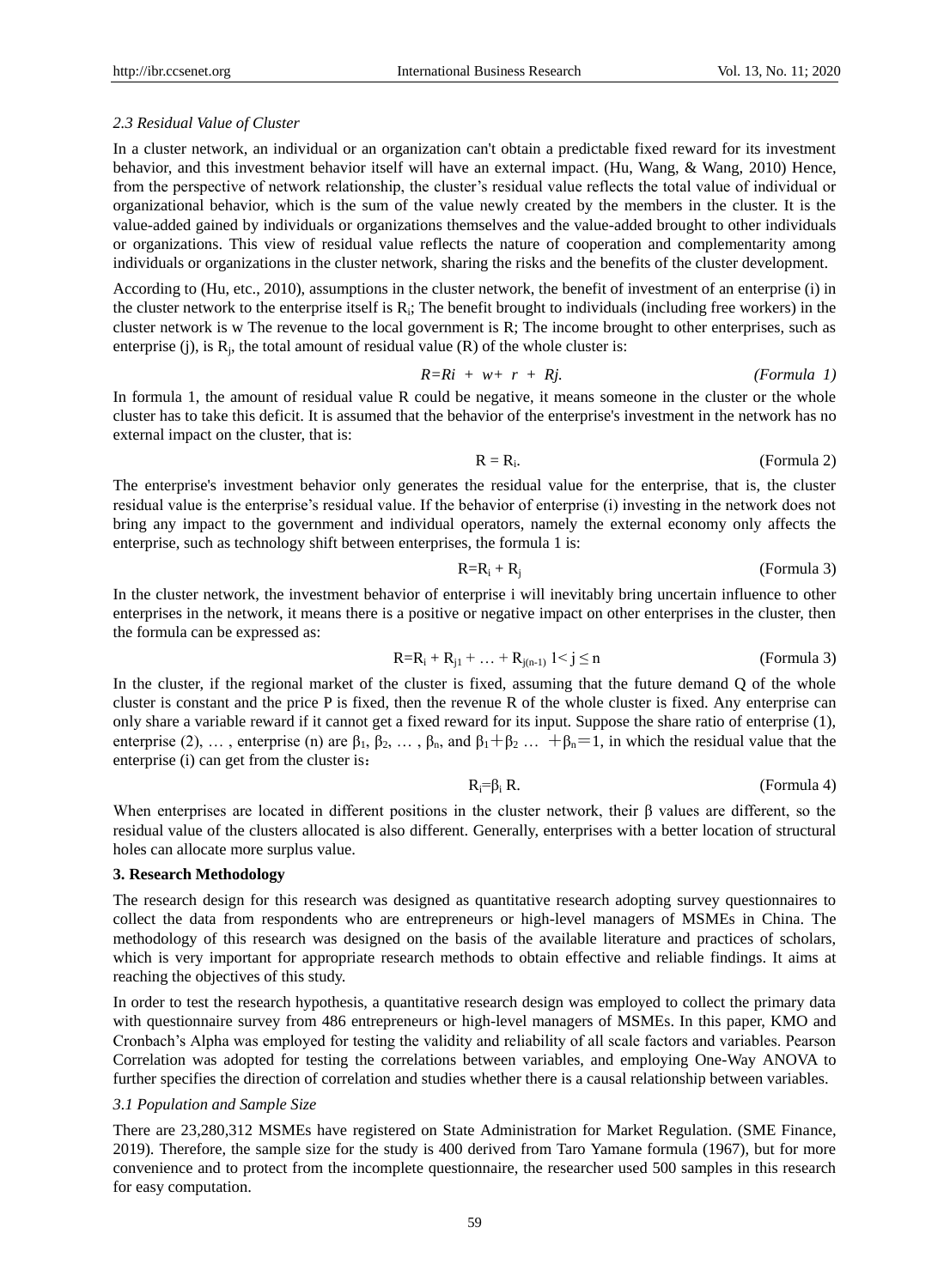# *3.2 Data Collection*

In order to avoid possible misunderstandings caused by different personal cognition about our designed questions, we distributed questionnaires in designated groups which formed by entrepreneurs or high-level managers of MSMEs, such as SME co-operation working places, entrepreneur social communities, activities, and meetings of "start-ups and innovation", and part-time MBA programs in universities.

### *3.3 Reliability and Validity Tests of Questionnaire Design*

The questionnaire was tested with 30 people who are entrepreneurs or high-level managers of MSMEs, and they were not in the sample group. The reliability value was calculated by using Cronbach's alpha to ensure whether there was internal consistency within the items. The Alpha value of this pilot test was 0.918, it indicated that the questionnaire of this research was highly reliable.

The index of item-objective congruence (IOC) is adopted in this study to test development for evaluating content validity at the item development stage (Rovinelli, & Hambleton, 1977). The result of the IOC test was 0.745, the designed questions of this research are acceptable.

#### **4. Research Findings and Analysis**

#### *4.1 Descriptive Analysis Results*

This research focuses on MSMEs in China, all data from 25 large size enterprises of 500 samples had been deleted, as a result, the total valuable sample number is 475. The findings from this research illustrated that the majority of the respondents were male 54.8 percentage and female 45.2 percentage. The rate of female and male are not nearly balanced that could be caused by the survey target population is entrepreneurs or high-level of MSMEs. In addition, there are around 95.2 percent of respondents are entrepreneurs or high-level managers and having more than three-year working experience in their enterprise.

#### *4.2 Validity and Reliability Tests*

The validity test of this study is based on factor analysis. KMO is adopted to examine whether the collected data of this research are suitable for factor analysis, and to estimate whether the different measurement items under the same variable can reflect the characteristics of the measured variable more accurately.

The reliability test is a measurement method used to check whether the data from the questionnaire survey has consistency or not, which usually employ Cronbach's Alpha to test the consistency coefficient.

| Factors                                | Alpha | KMO  | Sig        |  |
|----------------------------------------|-------|------|------------|--|
| Cluster's Value                        | .951  | .915 | $0.00$ *** |  |
| Structural Hole                        | .983  | .985 | $.000***$  |  |
| Growth of MSMEs                        | .956  | .918 | $.000***$  |  |
| Allocation of Cluster's Residual Value | .962  | .917 | $.000***$  |  |
| Growth of Cluster                      | .956  | .912 | $.000***$  |  |
| All Scale Factor (25 Items)            | .973  | .979 | $.000***$  |  |
| - - - - - -                            |       |      |            |  |

#### Table 1. Validity and Reliability Test Result

 $Sig < 0.05$ 

The results of Table 1 revealed that all data of Independent Variables (Cluster's Value and Structural Hole,), Moderating Variable (Structural Hole), and Dependent Variables (Growth of MSMEs, Allocation of Cluster's Residual Value, and Growth of Cluster) have high validity and reliability. Thus, correlation and regression analyses can proceed.

## *4.3 Correlation and Regression Analysis*

As the premise of regression analysis, Pearson Correlation is used to preliminarily judge whether the interaction and influence between variables exist and whether the hypothesis is valid in this research.

One-Way ANOVA as regression analysis in this paper is to further specify the direction of correlation and studies on whether there is a causal relationship between independent and dependent variables.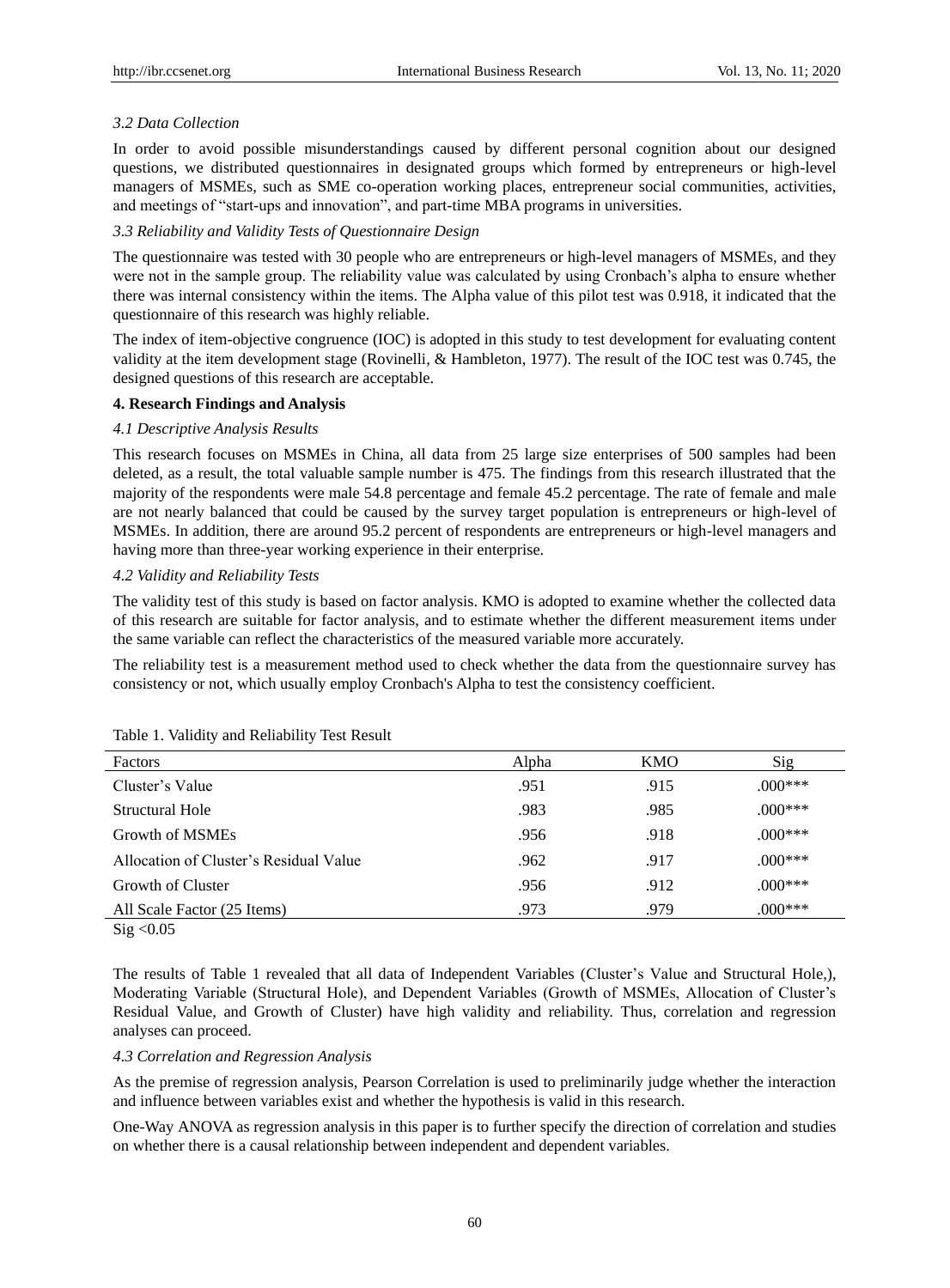| IV | DV          | Person Correlation<br>Coefficient | Adjusted $R^2$ | F       |        | Standardized<br>Coefficients Beta | Sig. |
|----|-------------|-----------------------------------|----------------|---------|--------|-----------------------------------|------|
| CV | GМ          | .852                              | .725           | 112.036 | 32.816 | .852                              | .000 |
| SН | <b>ACRV</b> | .901                              | .812           | 108.642 | 41.980 | .901                              | .000 |
| SН | GC.         | .918                              | .842           | 126.991 | 46.713 | .918                              | .000 |

 $Sig < 0.05$ 

*Annotation: IV is Independent Variable; DV is Dependent Variable; CV is Cluster's Value; SH is Structural Hole; GM is Growth of MSMEs; ACRV is Allocation of Cluster's Residual Value; GC is Growth of Cluster.*

Table 2 shows that the two-tailed test the correlations between independent and dependent variables are all at significant level (error-tolerant < 0.01). Values of Pearson Correlation are greater than 0.8, which indicates that there are high degrees of correlations between independent variables and dependent variables. As a result, hypotheses  $H_1$ ,  $H_3$ , and  $H_4$  were accepted. Moreover, according to the coefficients of Adj. $R^2$ , there are high explanations percentage from cluster's value to the growth of MSMEs; from structural hole to allocation of cluster's residual value; from structural hole to growth of cluster. The standardized coefficients Beta here indicate that  $H_1$ ,  $H_3$ , and  $H_4$  were accepted with positive relationships.

#### *4.4 Effective Test of Moderating Variable*

The effectiveness of the moderating variable can be analyzed by the method of variable standardization that is introduced in Aiken and West (1991). The variable standardization is a technique of mean centering, the purpose of it is to avoid the collinearity. After the regression analysis between the independent variables and the dependent variables under conditions of high and low score groups of the moderating variable, the influence result of the moderating variable on the relationship between the independent variables and the dependent variables can be presented. (Kraemer & Blasey 2004). Table 3 shows the results of regressions on dependent variable (growth of MSMEs) into z score of independent variable (cluster's value); into z score of moderating variable (Structural hole); into the multiplication of z score of cluster's value and z score of structural hole.

|   |            |       | Unstandardized<br>Coefficients | Standardized<br>Coefficients |         |      | <b>Collinearity Statistics</b> |       |
|---|------------|-------|--------------------------------|------------------------------|---------|------|--------------------------------|-------|
|   | Model      | B     | Std. Error                     | Beta                         |         | Sig. | Tolerance                      | VIF   |
|   | (Constant) | 3.470 | .031                           |                              | 112.542 | .000 |                                |       |
|   | Zscore(CV) | 1.013 | .031                           | .852                         | 32.816  | .000 | 1.000                          | 1.000 |
|   | (Constant) | 3.470 | .025                           |                              | 141.137 | .000 |                                |       |
| 2 | Zscore(CV) | .483  | .042                           | .406                         | 11.386  | .000 | .336                           | 2.973 |
|   | Zscore(SH) | .650  | .042                           | .547                         | 15.319  | .000 | .336                           | 2.973 |
|   | (Constant) | 3.508 | .035                           |                              | 100.219 | .000 |                                |       |
|   | Zscore(CV) | .463  | .044                           | .390                         | 10.444  | .000 | .307                           | 3.260 |
|   | Zscore(SH) | .638  | .043                           | .536                         | 14.782  | .000 | .324                           | 3.084 |
|   | CVxSH      | .246  | .031                           | .405                         | 1.509   | .000 | .593                           | 1.686 |

| Table 3. Regressions between Z Score of Variables |  |  |
|---------------------------------------------------|--|--|
|---------------------------------------------------|--|--|

a. Dependent Variable: GM

*Annotation: CV is Cluster's Value; SH is Structural Hole; GM is Growth of MSMEs.*

All z scores of variables are at significant level  $(0.05)$ , which means the effect of moderating variable (Structural Hole) was significant. Therefore, hypothesis 2 was accepted. The following figure 4 shows the comparison of the regression effect of the high-value and low-value grouping of the moderating variable on the relationship between independent and dependent variables.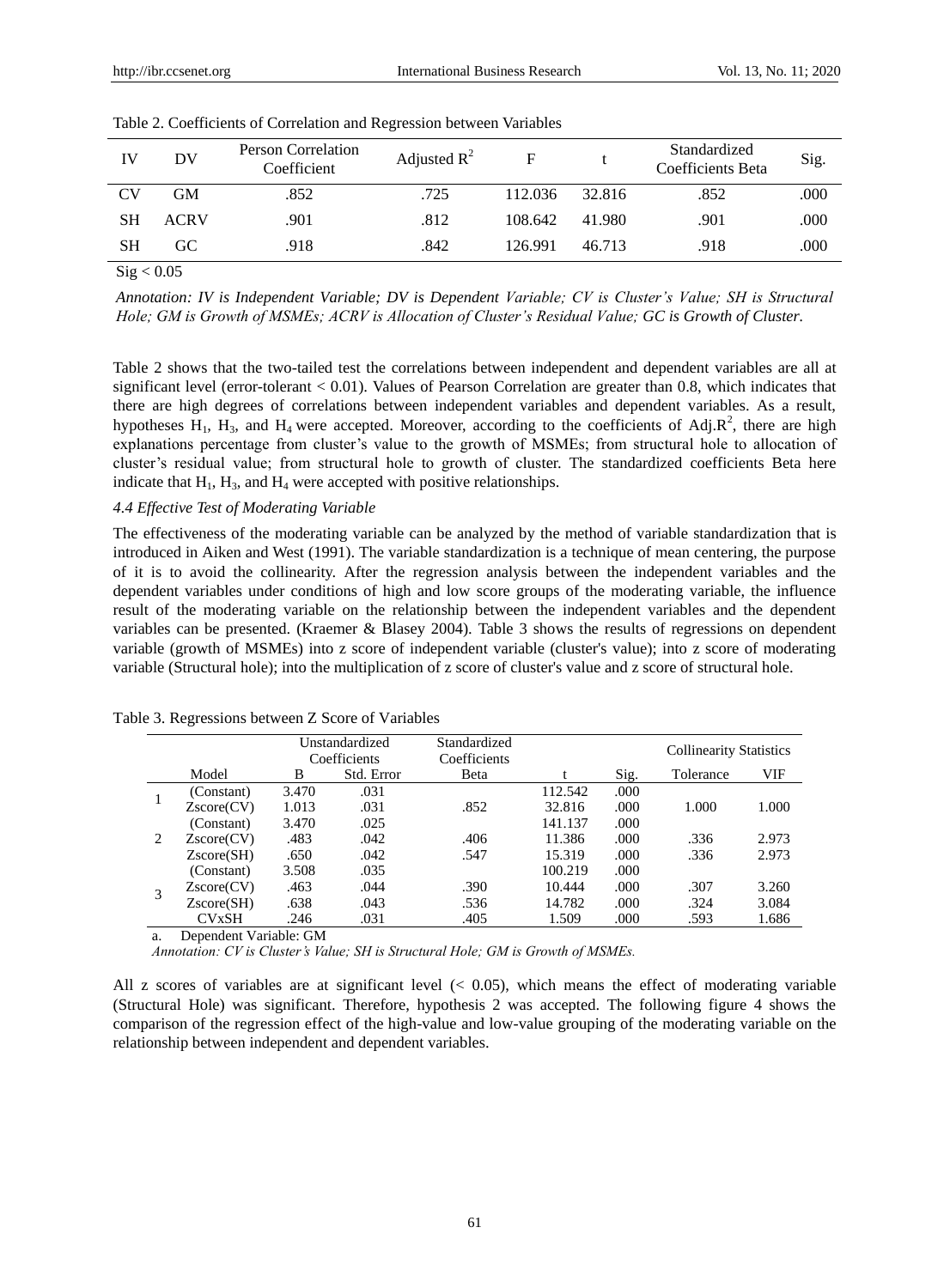

Figure 4. Comparison of regression effects of different groupings of moderating variable

The figure 4 displayed that the slopes of two lines are different obviously, which means the effects of Structural Hole as moderating variable on the correlation between the independent variable (Cluster's Value) and dependent variable (Growth of MSMEs) are different with high and low value groups of cluster's value. It demonstrated the effect of the moderating variable is significant, and the  $H_2$  was accepted.

To sum up, after reliability, validity, correlation, and regression analyses, a conclusion can be drawn that hypothesis 1, 3, and 4 were accepted with positive correlations. In addition, by the z score variables regression analysis, hypothesis 2 was accepted.

#### **5. Research Contribution**

## *5.1 Contribution to Knowledge*

This research discussed the relationship among cluster's value, growth of MSMEs, allocation of residual value, and growth of cluster, it revealed an intrinsic value of cluster's network, providing a new perspective of innovation for future research. According to the findings of this research, it expounded that the differences of cluster's residual value allocation could be influenced by the structural hole significantly, and because of it, the structural hole also has moderating effect on the relationship between cluster's value and growth of MSMEs. On the premise that there are positive correlations between structural hole and enterprise growth, and between enterprise growth and cluster growth, this paper verifies that there is also a positive correlation between structural hole and cluster growth, and provides a valuable theoretical perspective on the development of MSMEs and MSMEs' cluster. Moreover, by the analysis of the cluster's residual value allocation, this study also provides a theoretical reference for the Cluster's MSMEs in how to occupy and use structural hole to gain more residual value of the cluster. To compare with previous studies, this research presents a new perspective on the development of cluster based on its internal network, which could help MSMEs to utilize of the residual value of the cluster maximumly, so as to obtain the growth of MSMEs and the cluster.

#### *5.2 Contribution to Practice*

In daily social communicational activities, enterprises should focus on expanding the scope of their social circle and network, and devote the time and the energy to establishing connections with individuals and social groups at different levels and fields, such as governments, media, and financial institutions. MSMEs should constantly look for structural holes in their networks, dig unique resources, and enrich new knowledge by participating in market and non-market activities. Entrepreneurs should also focus on selecting the "primary contacts" who are most important to the relationships and use them to gain access to a wider range of internal and external network of the cluster. This approach could improve the efficiency of relationship connection and maintain a balance among connections, which could be differentiation, decentralization, and clusterization. Moreover, in order to identify the relationship that can really bring innovation opportunities, MSMEs should consciously sort out connections with different levels in the relationship network at ordinary times. If the structural hole is in an active position, the enterprise can use the structure hole to seize the usable and valuable resources, otherwise, if it is in a passive position, such as the number of structural holes is not enough or very lack, the enterprise also should actively "create" opportunities for enriching its value.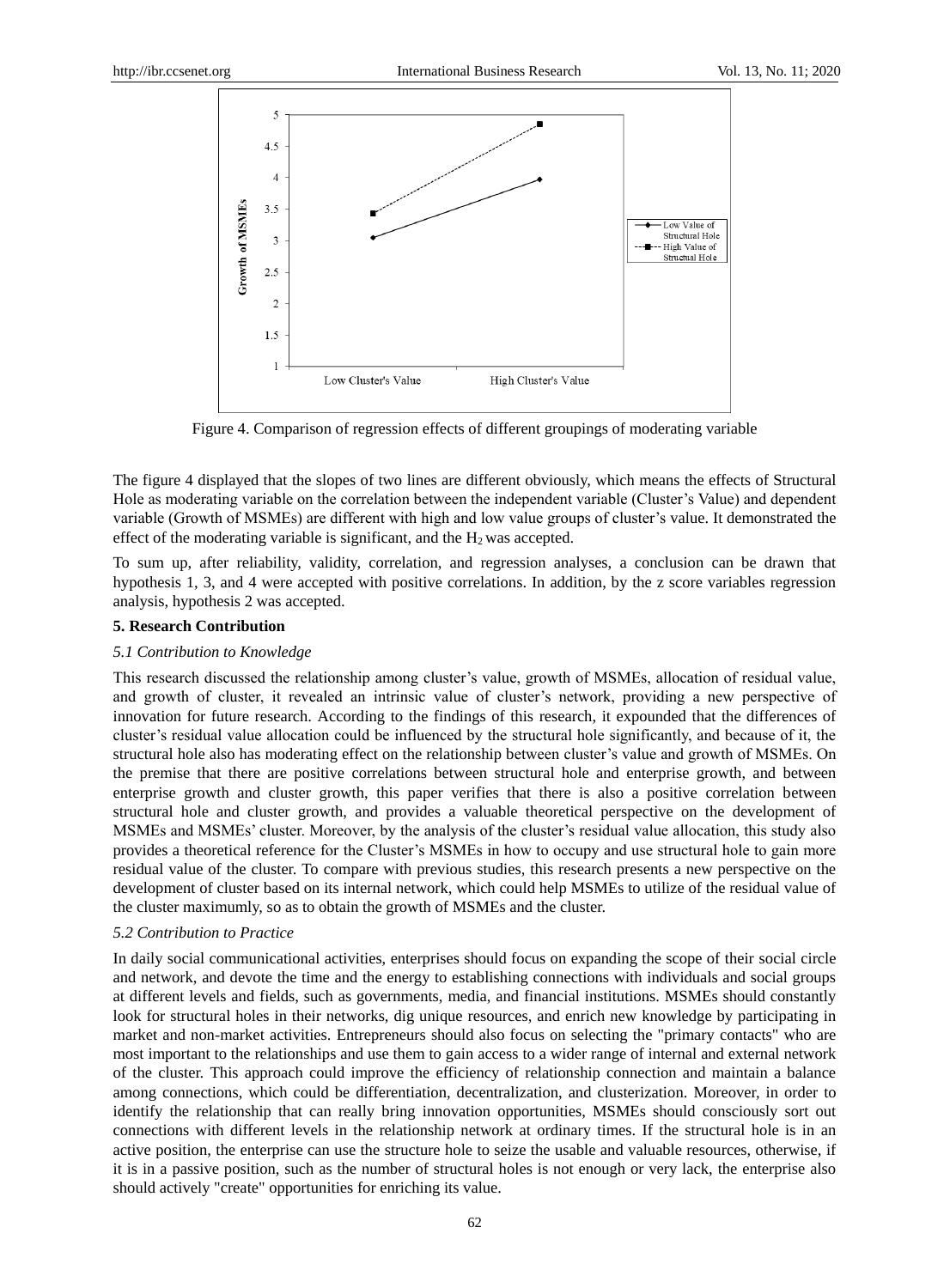Furthermore, the dynamic change is accompanied by growth, management, thus, optimization and reconstruction of the structure hole are important for MSMEs in relationship management. MSMEs could have to reach the different needs for its survival and development by the dynamic adjustment of structural holes with different characteristic forms, diversity, and heterogeneity. On the one hand, MSMEs need to get rid of their own existence of various business difficulties, must proceed from the individual entrepreneur and employees, who should have a good performance on innovation, marketing strategy, satisfying customer needs, winning in the competitive market, and obtaining sustainable profits. On the other hand, when the enterprise is faced with the current situation of limited knowledge and marketing practice, and the effect of weakening from competitors, it should flexibly use the occupied structural hole in the cluster's network to explore better and richer benefits of the cluster. In the process of construction and maintenance of individual relationship networks, MSMEs need to pay more attention to searching structure holes in the network of different groups.

Clusters should also initiatively enhance the connections strength, the relevance, and the heterogeneity of the related networks, and enable differentiated networks' members to communicate and interact each other more closely and smoothly, which could help the cluster to reinforce the advantages of obtaining and controlling usable sources, so as to improve the level of innovation. At the same time, MSMEs should pay attention to prevent the disadvantageous situation that informal organizations and closed networks could disintegrate their structure hole. There are many ways, such as optimizing, eliminating, and reconstructing their redundancy relationship, which the enterprise could adopt to expand the diversity of its relationship network, explore and identify new potential opportunities, coordinate internal and external related parties, and rebuild the trust and the reputation in the market. Thus, the positive circulation as figure 1 described can run efficiently.

#### *5.3 Limitation and Future Research*

This study mainly focusses on the research about the influence of allocating the residual value of MSMEs' cluster on the growth of MSMEs and the cluster, however, with the development of the social economy and globalization, more and more enterprises clusters participate in the division of labor in the industrial chain, hence, more new functions of clusters are formed in the market nowadays, which could be studied in the future research. Moreover, the functions of cluster also could be deeper analyzed from the perspective of closed and opened internal network. In addition, allocation of residual value of cluster is touched upon in this study, which could be also deeper analyzed from the angle of creation and transfer in the future study. Although it is nearly impossible for one enterprise to occupy all structure holes in a network, the structure holes can help MSMEs to acquire more usable and valuable resources. However, too many redundancy structure holes could cost too much energy and reducing the work efficiency of MSMEs for maintaining them. Thus, how to optimize the relationship network and structure holes' location could be studied in the future.

#### **References**

- Aiken, L. S., & West, S. G. (1991). *Multiple regression: Testing and interpreting interactions.* Sage Publications, Inc.
- Becattini, G. (2002). Del distrito industrial marshalliano a la teor á del distrito industrial contemporánea. Una breve reconstrucción crítica. *Investigaciones Regionales, 1*, 9-32.
- Burt, R. S. (1992). *Structural Holes.* Cambridge, MA: Harvard University Press.
- Burt, R. S. (1997). The contingent value of social capital. *Journal of Administrative Science Quarterly*, *42*(2), 339-365. https://doi.org/10.2307/2393923
- Burt, R. S. (2001). Bandwidth and echo: trust, information, and gossip in social networks. In A. Casella & J. E. Rauch (Eds.), *Integrating the Study of Networks and Markets.* New York: Russell Sage Foundation.
- Burt, R. S. (2004). Structural Holes and Good Ideas. *American journal of sociology, 11*(2), 349-399. https://doi.org/10.1086/421787
- Chen, L. H., & Wu, T. Z. (2005). Enterprise clusters and cluster's residual value. *Journal of Economist, 2,*  178-179.
- Chen, X. M. (2003). *Theory and practice of SMEs' cluster.* Beijing: Economics and Science press.
- Chinabgao. (2018). *Analysis of the number of small and medium-sized enterprises in China*. Retrieved September 11, 2018, from the Chinabgao website http://www.chinabgao.com/k/qiye/28142.html
- Coleman, J. (1990). *Foundations of Social Theory*. Cambridge, MA: The Belknap Press of Harvard University.
- Cowan, R., & Jonard, N. (2007). Structural holes, innovation and the distribution of ideas. *Journal of Economic*